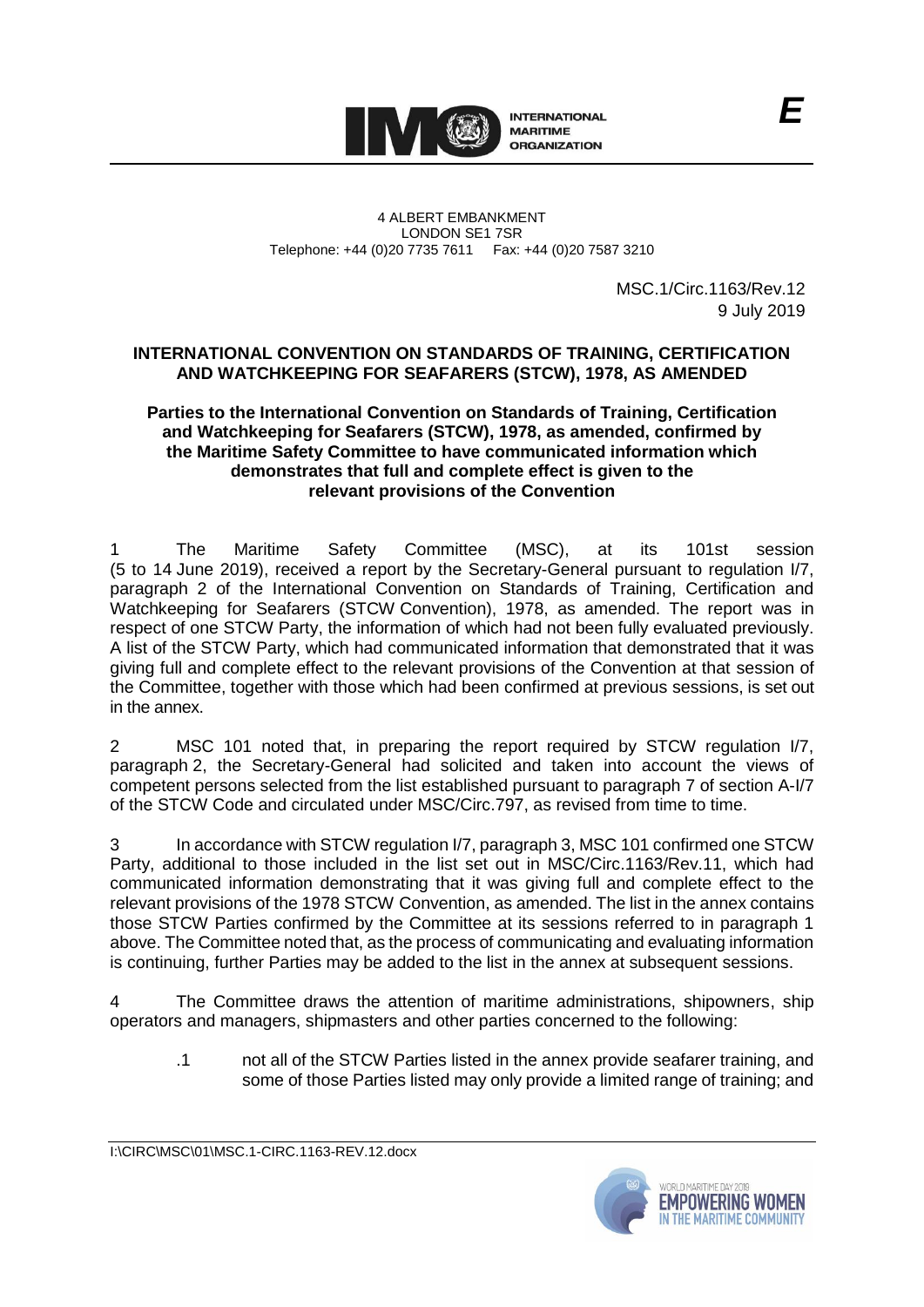.2 the fact that a Party is listed in the annex does not relieve those concerned of their obligations under the 1978 STCW Convention, as amended.

5 As Parties are entitled to accept, in principle, certificates issued by or on behalf of STCW Parties, and a position on the list set out in the annex is one of the necessary measures used by many Administrations for the issue of endorsements in accordance with STCW regulation I/10, the attention of port State control officers is drawn to the fact that this circular was issued on 9 July 2019.

\*\*\*